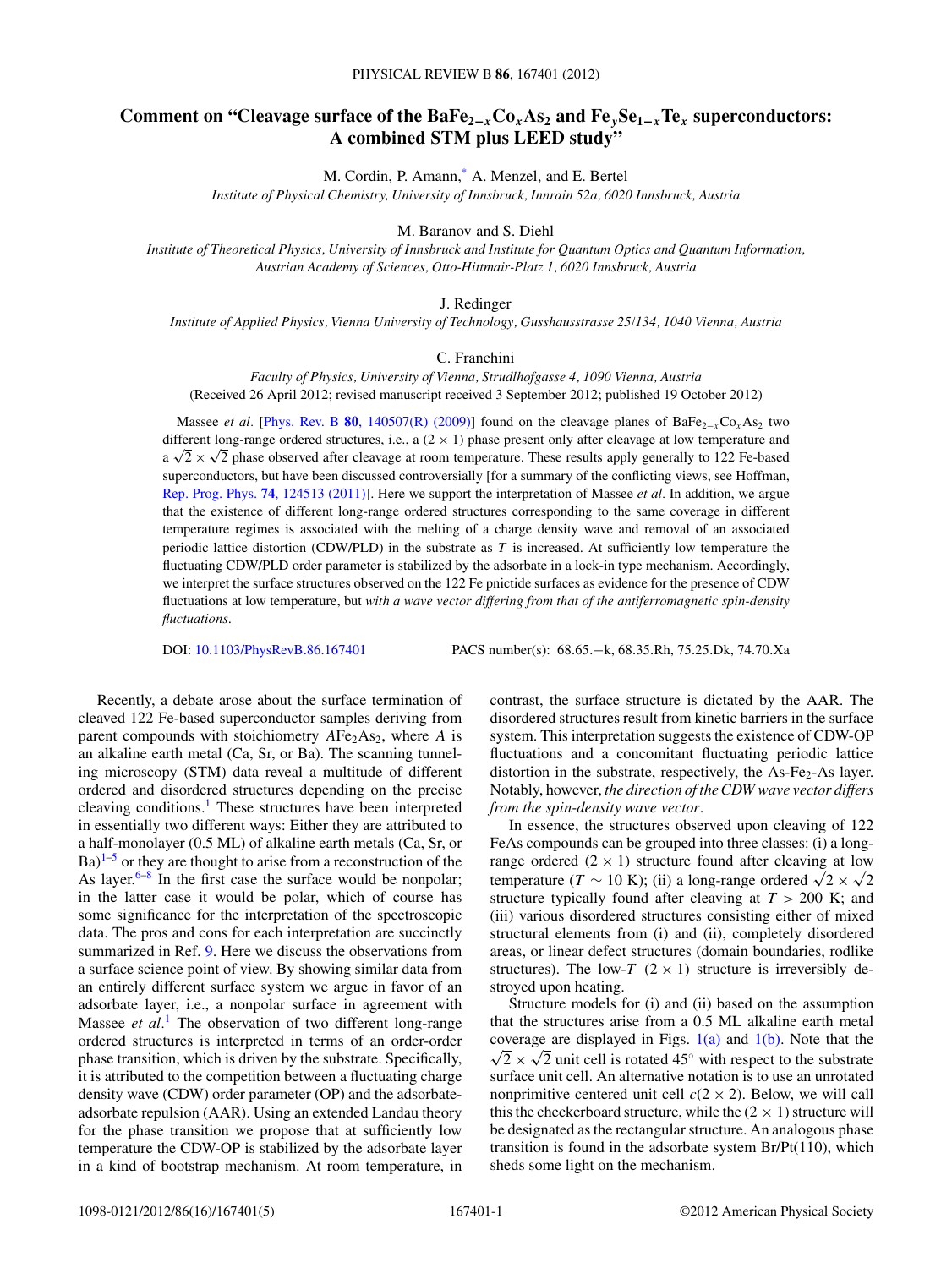<span id="page-1-0"></span>

FIG. 1. (Color) (a) Structural model for the *A*Fe<sub>2</sub>As<sub>2</sub> (*A*: alkaline earth metal) cleavage surface with  $\sqrt{2} \times \sqrt{2}$  structure assuming the latter to be formed by adatoms; black square:  $(1 \times 1)$  surface unit cell; dashed green square:  $\sqrt{2} \times \sqrt{2}$  unit cell; orange square:  $c(2 \times 2)$  unit cell. (b) Same cleavage surface with  $(2 \times 1)$  structure; orange rectangle:  $(2 \times 1)$  unit cell. (c)  $c(2 \times 2)$  structure of Br on Pt(110) imaged at room temperature. (d) Coexistence of  $c(2 \times 2)$  and  $(2 \times 1)$  Br structures on Pt(110) at 50 K. (e) Zoom-in from (d) showing  $(2 \times 1)$  rectangular structure. Note that the two structures fluctuate at 50 K slowly transforming into each other. (f) Structural models for the two structures shown in  $(c)$ – $(e)$ .

# **I. BRIEF ACCOUNT OF THE**  $(\sqrt{2} \times \sqrt{2}) \leftrightarrow (2 \times 1)$  **PHASE TRANSITION IN Br/Pt(110)**

Figuress  $1(c)-1(f)$  show structures found in the surface system Br/Pt(110). The checkerboard structure is perfectly ordered at room temperature, while the rectangular structure appears only at cryogenic temperatures. According to densityfunctional theory (DFT) calculations, $^{10}$  $^{10}$  $^{10}$  the rectangular structure is the ground state at 0 K. To find two long-range ordered structures corresponding to the same coverage but prevailing in different temperature regimes is an extremely rare case for surface systems and has been attributed to significantly higher vibrational entropy of the adsorbate in the new bonding sites of the high- $T$  phase.<sup>[11](#page-4-0)</sup> This explanation fails in the present case, since the local bonding site is the same in the rectangular and checkerboard phase, respectively. Hence the phase transition cannot be rationalized by considering the adsorbate layer alone. As previously discussed<sup>10</sup> (see also the Supplemental Material<sup>12</sup>) the substrate exhibits a periodic lattice distortion (PLD) and a concomitant charge density modulation, i.e., a CDW in the rectangular structure, which is absent in the checkerboard phase. The energy costs for straining the substrate and for the higher AAR in the rectangular phase are apparently compensated by the more favorable binding sites offered to the adsorbate on the periodically modulated substrate. As the temperature is raised, an increase in both electronic and lattice entropy lead to the destruction of the CDW/PLD in the substrate. The adsorbate then rearranges into the checkerboard phase thereby minimizing the AAR. The latter phase disappears at a substantially higher  $T_c$  in a continuous order-disorder transition.<sup>[13](#page-4-0)</sup> Due to the anisotropy of the Pt(110) surface, the rectangular-to-checkerboard transition can be cast into a one-dimensional model in the spirit of the Landau theory for phase transitions:<sup>[10](#page-4-0)</sup>

$$
F = J \sum_{j} s_j s_{j+1} + gm \sum_{j} s_j
$$
  
+ 
$$
\frac{L}{a} \left( \frac{\alpha_0}{2} \left( T - T_c^P \right) m^2 + \frac{\lambda}{4} m^4 \right).
$$
 (1)

Here *F* is the one-dimensional (1D) free-energy density, *L* is the sample dimension, *a* is the row-to-row distance, *J* is the nearest-neighbor repulsion, and  $s_j = \pm 1/2$  is an occupation number assigned to a lattice site  $j$ , depending on whether it is occupied or not. *m* is the CDW/PLD-OP and  $T_c^P$  is the critical temperature for the PLD/CDW transition of the pure substrate. It corresponds to the disordering temperature of the PLD/CDW phase of a clean surface.  $T_c^P$  might even be negative, meaning that the CDW order parameter is zero for all temperatures on the clean substrate.

The first term in Eq. (1) represents the AAR and favors the checkerboard structure. The second term represents the coupling of the adsorbate to the PLD/CDW in the substrate: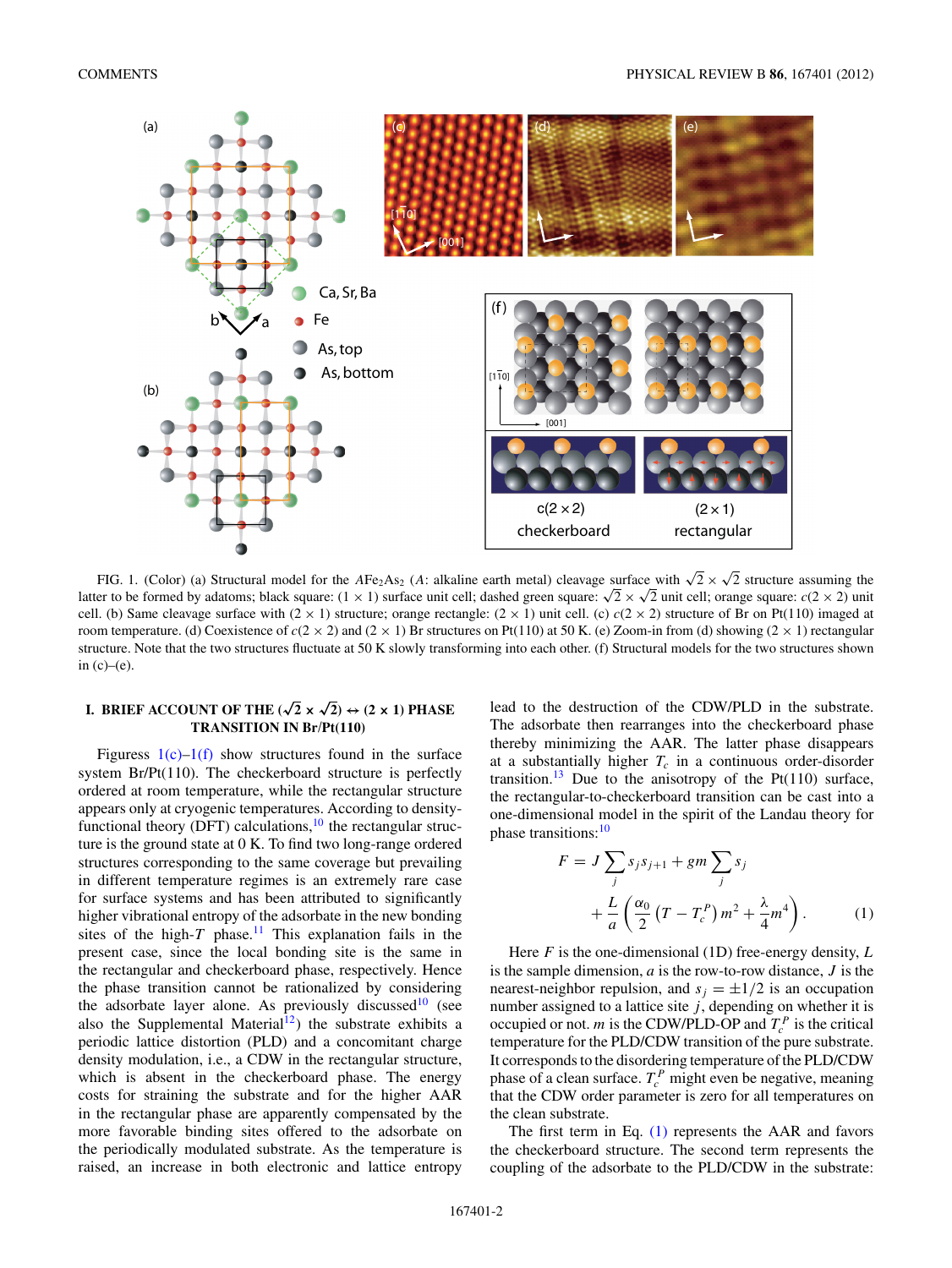<span id="page-2-0"></span>

FIG. 2. (Color) A model free-energy surface based on Eq.[\(1\).](#page-1-0) The upper half shows the free-energy surface with a coupling parameter *g <* 0. For the free-energy surface shown in the lower half, *g* has been set to zero. The free energy varies from low (green) to high (red). Note the stabilization of a finite order parameter to higher temperatures and the presence of a barrier between two degenerate states with  $m = 0$  and  $m = 0.7$ , which is characteristic of a (weakly) first-order transition.

Assuming without loss of generality  $g < 0$ , one obtains an energy gain in the rectangular structure from locking the adsorbate atoms onto the CDW maxima. If this coupling term is large enough, it stabilizes a finite order parameter *m* by overcompensating for the repulsive energy in the adlayer. This renders the rectangular structure the preferred ground state. Figure 2 shows a model calculation of the free-energy surface using the minimal model from Eq.  $(1)$ . In the lower half of the diagram the free-energy surface is shown for  $g = 0$  and  $T_c^P = 40$  K. In this case the lattice distortion (*m* finite) persists only at very low temperatures. The adsorbate invariably adopts a quasihexagonal packing up to the disordering *Tc*. The upper half of the diagram applies, if *g <* 0. The coupling term has the effect of an external field. It stabilizes a finite OP up to much higher temperatures, and at sufficiently low *T* the adsorbate is forced into the rectangular  $(2 \times 1)$  structure. The transition to a flat substrate ( $m = 0$ ) and the  $c(2 \times 2)$  checkerboard phase of the adsorbate is weakly first order as required by Landau theory for order-order transitions.

# **II.**  $(\sqrt{2} \times \sqrt{2}) \leftrightarrow (2 \times 1)$  **PHASE TRANSITION IN**  $AFe_2As_2$

The above discussion of the rectangular  $\rightarrow$  checkerboard transition can be transferred almost one to one to the case of the 122 Fe pnictides, if it is assumed that the structures arise from a half-layer of adatoms. This assumption is supported by DFT calculations of Gao *et al.*[14](#page-4-0) These authors found the cleavage surfaces with  $c(2 \times 2)$  or  $(2 \times 1)$  *A* adatom superstructure to be considerably more stable than a pair of cleavage surfaces with As and  $(1 \times 1)$  *A* adatom termination, respectively. Similar to the Br/Pt(110) system the  $c(2 \times 2)$  structure is associated with a flat, and the  $(2 \times 1)$  with a buckled FeAs layer. This result is qualitatively confirmed in a low-energy electron diffraction (LEED) analysis of BaFe2−*<sup>x</sup>*Co*x*As2 by van Heumen *et al.*[15](#page-4-0) However, DFT calculations refer to the ground state  $(T =$ 0 K) and therefore are not able to explain why the long-range ordered  $(2 \times 1)$  structure is preferred at low temperature, while



FIG. 3. (Color) (a) Checkerboard and rectangular structure coexisting on  $\text{SrFe}_2\text{As}_2$  [Niestemski *et al.* (Ref. [8\)](#page-4-0)] (reprinted with kind permission by the authors); (b) checkerboard and rectangular structure coexisting on Br/Pt(110) at 50 K.

the  $c(2 \times 2)$  structure prevails at room temperature. As in the halogen/ $Pt(110)$  system, the free energy of the adlayer alone cannot account for this phenomenon. The local bonding site of the *A* atoms involving a fourfold coordination to the As atoms is the same for both rectangular and checkerboard structures. Thus, the relative stability of the two structures has to involve the substrate As-Fe<sub>2</sub>-As layer. At low  $T$  the coupling to a CDW/PLD stabilizes the  $(2 \times 1)$  structure, while at high *T* the CDW/PLD is destroyed and interadsorbate repulsion favors the  $c(2 \times 2)$  structure, just as for Br on Pt(110). Figure 3 illustrates the similarity of the two surface systems. It shows the coexistence of the checkerboard phase with a stripe of the rectangular phase on SrFe<sub>2</sub>As<sub>2</sub> [Fig. 3(a)]<sup>[8](#page-4-0)</sup> and on Br/Pt(110) [Fig. 3(b)].

Interestingly, the DFT calculations by Gao *et al.*[14](#page-4-0) indicate a clear trend in the relative stability of checkerboard versus rectangular structure with the former being the most stable for Ba, not so much preferred for Sr, and less stable than the rectangular structure for Ca. Equation  $(1)$  provides a simple and almost intuitive explanation for this trend: The relative stability depends on the balance between the energy gain provided by the coupling *g* to the CDW and the repulsive energy cost *J*. The latter is expected to decrease along the sequence Ba, Sr, Ca, so that for Ca only the rectangular structure is observed. This is again a close analogy to the halogen/Pt(110) system, where for the smaller Cl the rectangular structure is stable up to room temperature (see also the schematic phase diagram Fig. 2 and the associated discussion in Ref. [10\)](#page-4-0). Gao *et al.* predicted the ground state for Ba to be the  $c(2 \times 2)$  structure in contrast to the experimental observations[.1](#page-4-0) Presumably this can be attributed to strong correlation effects in the Fe pnictides increasing the error margins of absolute DFT values, while the relative trends should be captured quite well.

Clearly, there are differences between the two surface systems. The substrate unit cell is rectangular on Pt(110) as opposed to the square unit cell of the (undistorted)  $As-Fe<sub>2</sub>-As$ layer. As a consequence, two rotational domains of the  $(2 \times 1)$ structure are present in the latter case.<sup>[16](#page-4-0)</sup> In principle, the 1D model of Eq.  $(1)$  has to be replaced by a two-dimensional (2D) version, since here interactions are equivalent in the two orthogonal directions. However, with the first term in Eq. [\(1\)](#page-1-0) representing the AAR, its effect is the same in both the 1D and the 2D models, namely, a preference for the checkerboard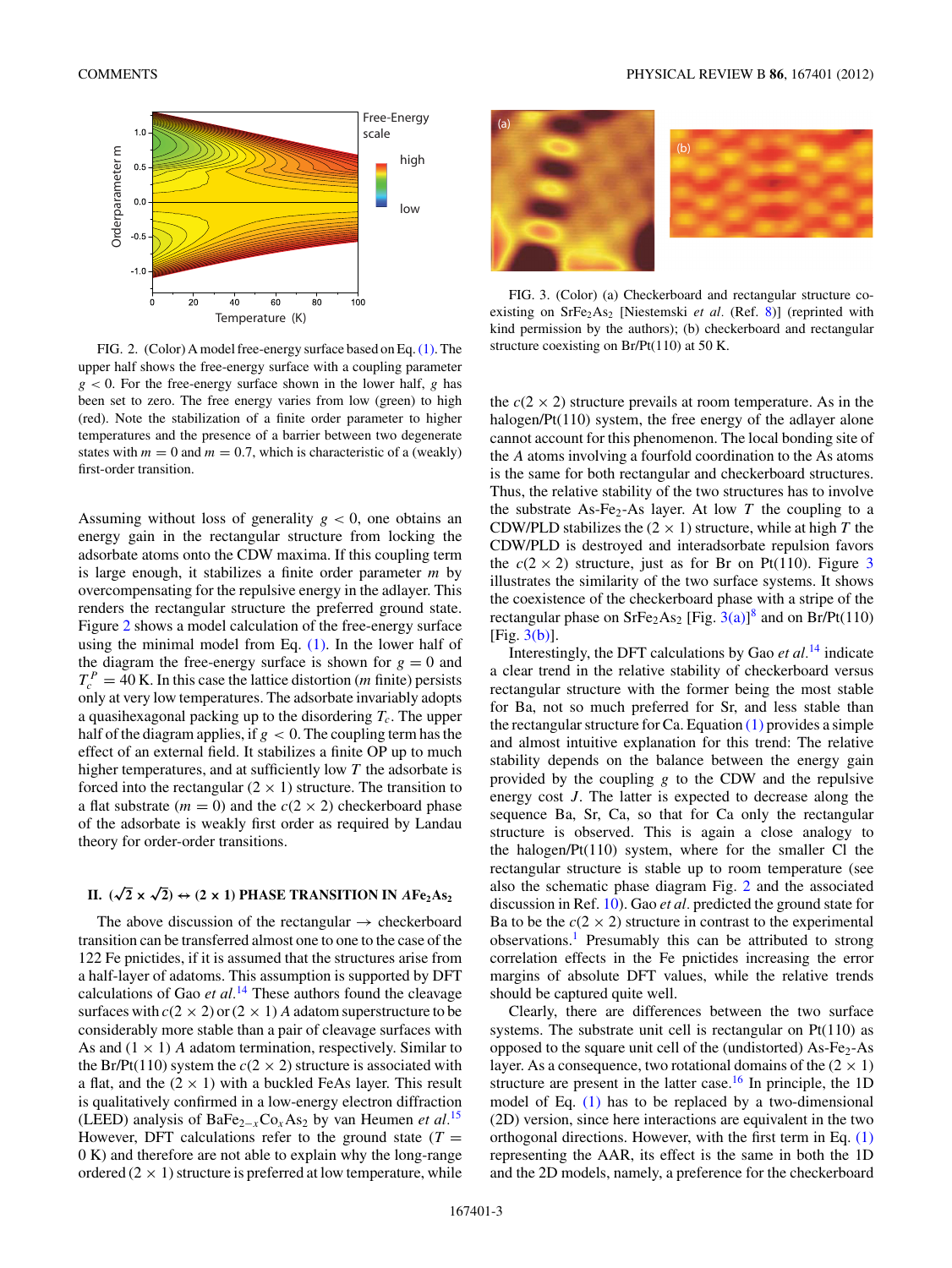<span id="page-3-0"></span>structure. The other two terms in Eq. [\(1\)](#page-1-0) are zero if  $m = 0$ .  $m \neq 0$  requires a spontaneous breaking of the fourfold symmetry. This is consistent with the recently observed nematicity of 122 superconductors.<sup>[16,17](#page-4-0)</sup> Thus the use of a 1D model is justified to some extent in the presence of CDW fluctuations. Of course, this simplified version should not be applied for extracting quantitative information, but it serves well to illustrate the basic mechanism.

A further difference is the reversibility of the phase transition in the case of  $Br/Pt(110)$ , while it is irreversible for the 122 FeAs compounds. There are two different mechanisms which can contribute to the irreversibility. First, the transition is first order. Therefore there is a barrier between the two phases as also illustrated in the upper half of Fig. [2.](#page-2-0) For  $Br/Pt(110)$  this barrier is so small as to allow fluctuations between the two phases at 50 K. However, the fluctuations are sufficiently slow to be imaged by STM in the constant current mode (typical time scale: several seconds). With a significantly larger barrier a conversion between the phases is kinetically hindered. This would give rise to a hysteresis, but one should still find the system in either of the two long-range ordered phases. However, in addition to the barrier in the free-energy surface a checkerboard-to-rectangular conversion is hampered by an atomic diffusion barrier, because it requires a site change of the *A* atoms. The observation of disordered structures under most cleaving conditions suggests that this diffusion barrier is rather high, preventing a postcleavage ordering. The long-range ordered rectangular structure could then only be established in the cleavage process itself, because this does not require a site change. Note that this explanation suggests the *disordered* structures to be metastable at low temperature. The present view differs from the interpretation of Hoffman,<sup>9</sup> who proposed the *rectangular* structure to be metastable. The strong kinetic barriers obviously present in the system support the assignment of the structures to adatoms rather than a reconstruction of the As layer.

The low-*T* rectangular structure of Br/Pt(110) is attributable to CDW-OP fluctuations on the Pt surface<sup>18</sup> which are stabilized in a lock-in type mechanism by the adsorbate.<sup>[10,19](#page-4-0)</sup> The strong Kohn anomaly found in bulk Pt (Ref. [20\)](#page-4-0) supports this assignment. For the rectangular phase on SrFe2As2, Niestemski *et al.* dismissed a CDW order as possible origin, because there is no appropriate Fermi-surface nesting vector and there is no contrast reversal in STM imaging as the STM bias is inverted. The latter argument is void, if the CDW is decorated by an adsorbate as postulated here. The absence of an appropriate Fermi-surface nesting needs to be considered in detail. The wave vector  $\mathbf{q}_{2\times1} = (\pm \pi/2, \pm \pi/2)$ [unfolded surface Brillouin zone (SBZ)] characterizing the rectangular structure is 45◦ rotated from the nesting vector  $\mathbf{q}_{AF} = (0, \pm \pi)$  or  $(\pm \pi, 0)$  responsible for the antiferromagnetic order in the undoped parent compounds of the Fe-based superconductors. However, depending on doping and band renormalization, nesting vectors which span approximately half of the SBZ appear between opposite boundaries of the central hole pocket or of the electron pockets at the SBZ boundary (e.g., Fig. 4 in Ref. [21](#page-4-0) or Fig. 9 in Ref. [22\)](#page-4-0). In fact, a more complex topology of the Fermi surface around the *X*/*Y* point has been postulated in recent experimental studies, which



FIG. 4. (Color) (a) Fermi-surface mapping of Pt(110) (Ref. [19\)](#page-4-0). Orange arrows mark the connecting wave vector between points of high density of state at  $E_F$ . (b) Fermi-surface mapping of  $(Sr,K)Fe<sub>2</sub>As<sub>2</sub>$ . (From Ref. [22,](#page-4-0) with permission, © 2010 Wiley-VCH.)

requires a careful reconsideration of nesting arguments[.23–25](#page-4-0) Furthermore, the instability towards charge ordering arises from a maximum in the charge response function  $\chi(\mathbf{q})$ . For such a maximum to occur, extended Fermi-surface nesting is not necessarily required. As pointed out by Rice and Scott,<sup>26</sup> singular points at  $E_F$ , in particular, saddle points in a two-dimensional band structure, may be sufficient to trigger a CDW (see also the discussion of quasiparticle interference by Hoffman<sup>9</sup>). In Fig. 4 we compare a Fermi-surface mapping of the Pt(110) surface<sup>19</sup> with a Fermi-surface mapping of  $(Sr, K)Fe<sub>2</sub>As<sub>2</sub>,<sup>22</sup>$  $(Sr, K)Fe<sub>2</sub>As<sub>2</sub>,<sup>22</sup>$  $(Sr, K)Fe<sub>2</sub>As<sub>2</sub>,<sup>22</sup>$  both recorded with He I angle-resolved photoemission. The mapping shows points with very high density of states at  $E_F$ . It is true that in both cases the connecting vectors are larger than  $q_{2\times 1}$ . Actually, the resulting CDW would be incommensurate. Consequently, a static CDW phase is not stable. However, with 0.5 ML of an adsorbate being present, the coupling term in Eq. [\(1\)](#page-1-0) provides sufficient stabilization energy to coax the fluctuating incommensurate into a static commensurate CDW/PLD phase. One should also be aware that nesting arguments have only limited predictive power, since the electronic energy contributions to the stabilization of a CDW-OP do not solely arise at the Fermi surface and in addition have to be weighted by the *q*-dependent electron-phonon coupling as discussed in detail by Johannes and Mazin. $27$ 

The preceding discussion bears some implications relevant for the study of superconductivity in Fe pnictides. First, the presence of CDW-OP fluctuations at low temperature is indicated. This is not new,  $28.29$  but the present interpretation suggests that the CDW wave vector is rotated by  $45°$  with respect to the wave vector of the AF-OP. Of course this sheds no light on whether the CDW-OP fluctuations are accidental or whether they do take part in the pairing mechanism. Another consequence concerns the data evaluation. For instance, on every surface with the ordered rectangular structure a gap was detected by scanning tunneling spectroscopy. If the rectangular structure is attributed to a static CDW/PLD locked by the adsorbate, the gap could also be interpreted as a Peierls gap. For the electron-doped pnictide  $BaCo<sub>x</sub>Fe<sub>2−*x*</sub>As<sub>2</sub>$  it has been shown that the gap is suppressed in vortex cores<sup>3</sup> and closes at the bulk  $T_c$ .<sup>[30](#page-4-0)</sup> This is strong evidence for a superconducting rather than a Peierls gap. On the other